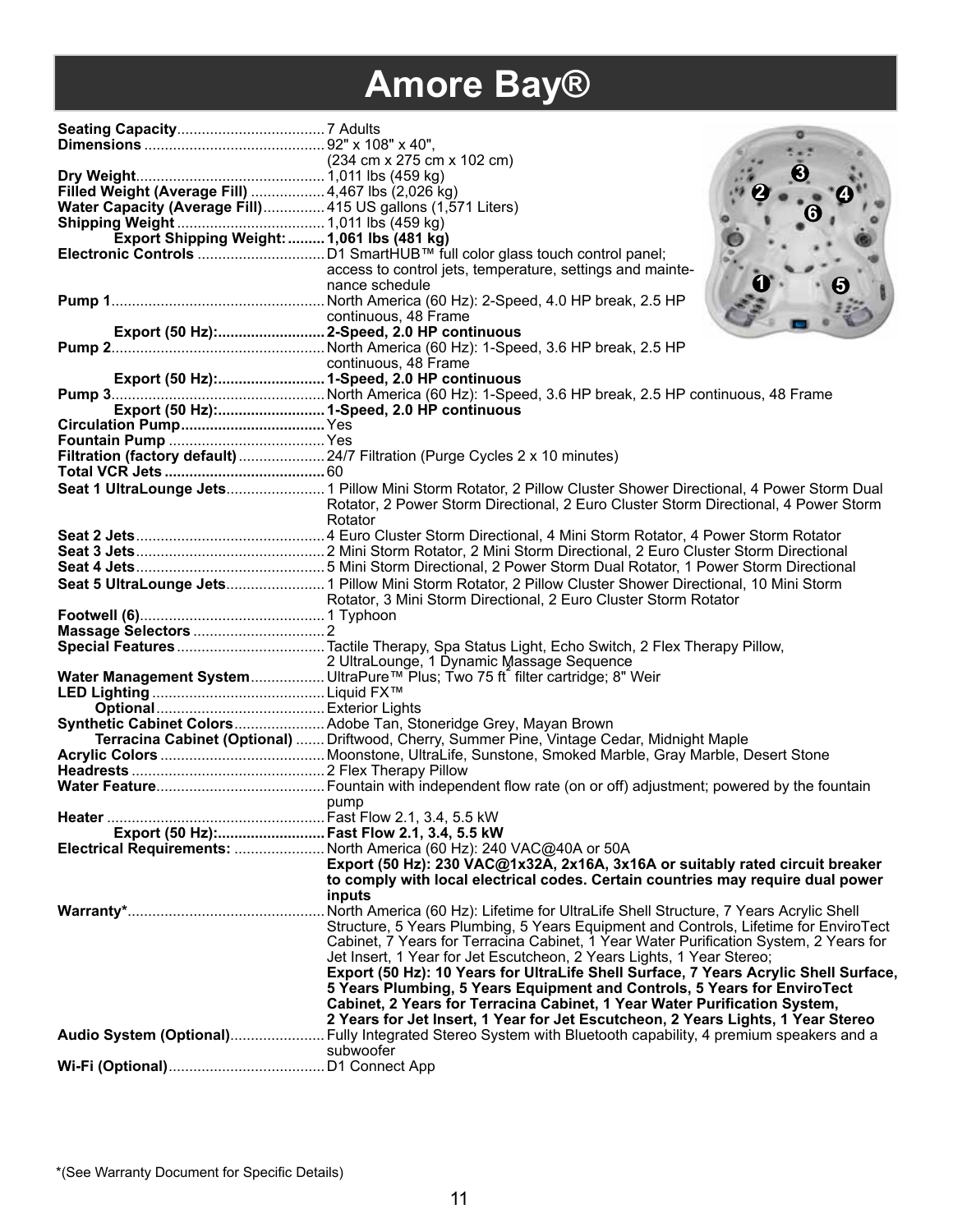## **Amore Bay**

#### **Massage Selector Diagram**



Spa Operation Subject to Change without Notice

### **Seat Depths**

- **2 = 26.00" (66.04 cm)**
- **3 = 25.00" (63.50 cm)**
- **4 = 24.50" (62.23 cm)**
- **5 = 23.00" (58.42 cm)**
- **6 = 25.50" (64.77 cm)**

**1 = 30.00" (76.20 cm) 7 = 33.00" (83.82 cm)** Listed dimensions repre-

sent distance from top of acrylic to lowest point in seat. **Tolerance ± 0.5" (1.27 cm).**



Dimensions/Specifications are Subject to Change Without Notice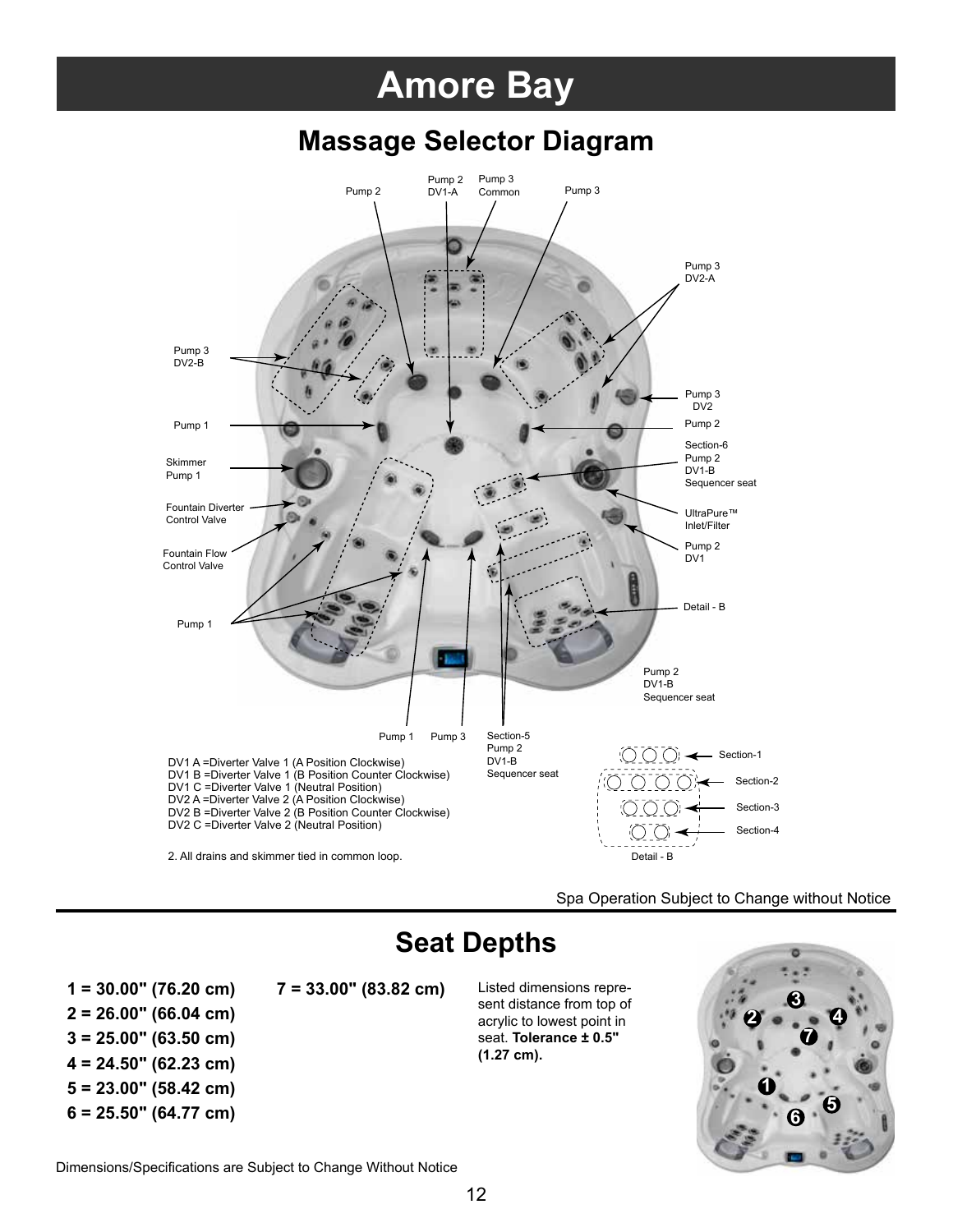## **Amore Bay**

#### **Jet Designation**



Dimensions/Operation/Specifications are Subject to Change Without Notice

Mini Storm

#### **60 Total Jets**

Mini Storm













**Cluster** Storm **Directional** (2)

**Total Jets**







Typhoon Jet (1)

Storm Dual



Rotator



Directional (2)